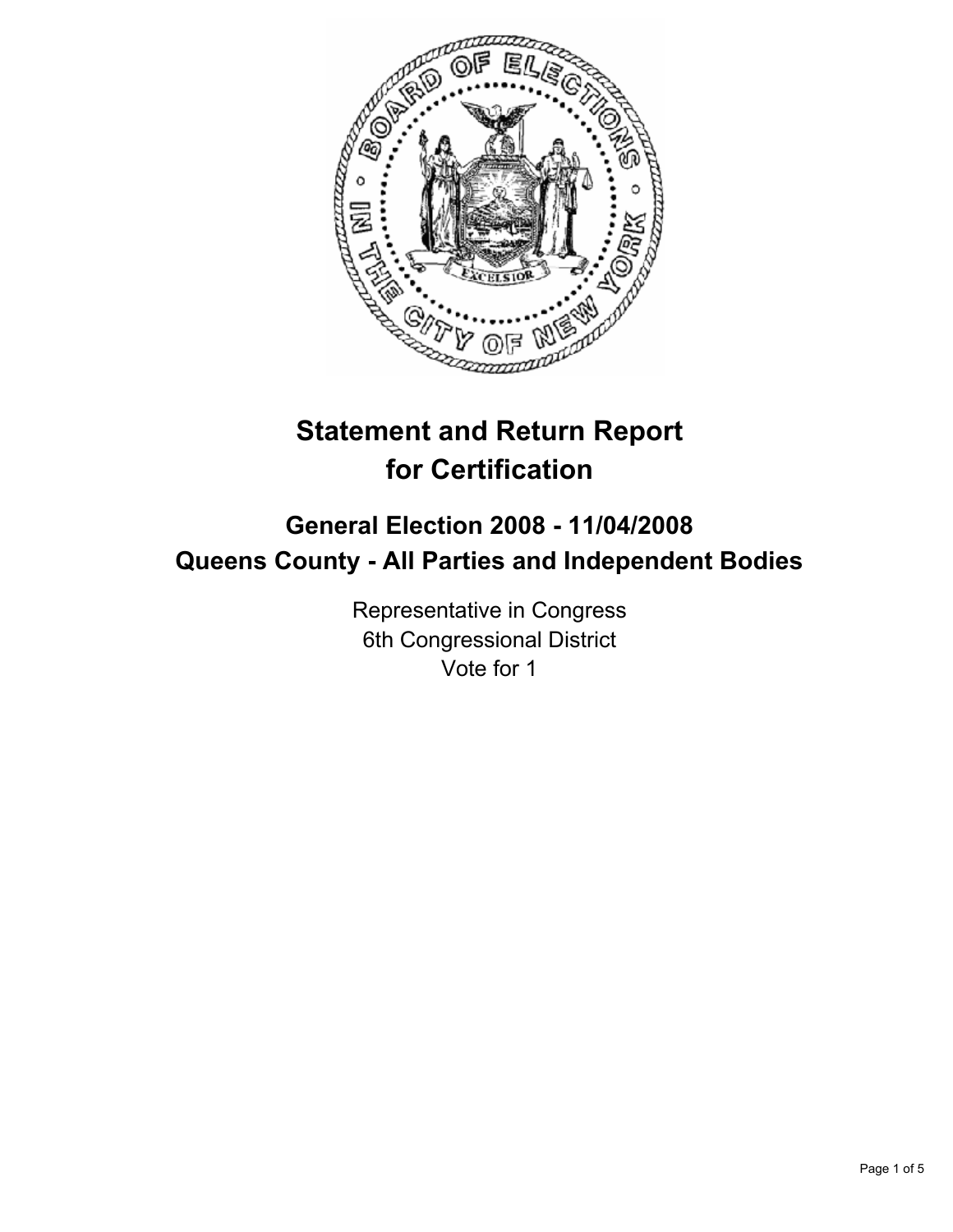

# **Assembly District 23**

| <b>PUBLIC COUNTER</b>               | 13,160 |  |
|-------------------------------------|--------|--|
| <b>EMERGENCY</b>                    | 16     |  |
| ABSENTEE/MILITARY                   | 479    |  |
| <b>FEDERAL</b>                      | 170    |  |
| <b>AFFIDAVIT</b>                    | 473    |  |
| <b>Total Ballots</b>                | 14,298 |  |
| <b>GREGORY W MEEKS (DEMOCRATIC)</b> | 6,797  |  |
| <b>ISRAEL LEN (WRITE-IN)</b>        |        |  |
| <b>ISSAC BRAUN (WRITE-IN)</b>       |        |  |
| MICHAEL DEAN (WRITE-IN)             |        |  |
| RUDY GULIANI (WRITE-IN)             |        |  |
| <b>Total Votes</b>                  | 6,801  |  |
| Unrecorded                          | 7,497  |  |

# **Assembly District 24**

| <b>PUBLIC COUNTER</b>               | 4,174 |
|-------------------------------------|-------|
| <b>EMERGENCY</b>                    | 0     |
| ABSENTEE/MILITARY                   | 99    |
| <b>FEDERAL</b>                      | 19    |
| <b>AFFIDAVIT</b>                    | 132   |
| <b>Total Ballots</b>                | 4,424 |
| <b>GREGORY W MEEKS (DEMOCRATIC)</b> | 2,476 |
| <b>Total Votes</b>                  | 2,476 |
| Unrecorded                          | 1,948 |

#### **Assembly District 25**

| <b>PUBLIC COUNTER</b>               | 8,803 |
|-------------------------------------|-------|
| <b>EMERGENCY</b>                    | 194   |
| ABSENTEE/MILITARY                   | 218   |
| <b>FEDERAL</b>                      | 50    |
| AFFIDAVIT                           | 459   |
| <b>Total Ballots</b>                | 9,724 |
| <b>GREGORY W MEEKS (DEMOCRATIC)</b> | 5,464 |
| <b>Total Votes</b>                  | 5,464 |
| Unrecorded                          | 4.260 |

### **Assembly District 27**

| <b>PUBLIC COUNTER</b>        | 6,961 |
|------------------------------|-------|
| <b>EMERGENCY</b>             | 4     |
| ABSENTEE/MILITARY            | 208   |
| <b>FEDERAL</b>               | 92    |
| <b>AFFIDAVIT</b>             | 258   |
| <b>Total Ballots</b>         | 7,523 |
| GREGORY W MEEKS (DEMOCRATIC) | 4,054 |
| RANDI RHODES (WRITE-IN)      |       |
| SHAUN RICHMAN (WRITE-IN)     |       |
| <b>Total Votes</b>           | 4,056 |
| Unrecorded                   | 3,467 |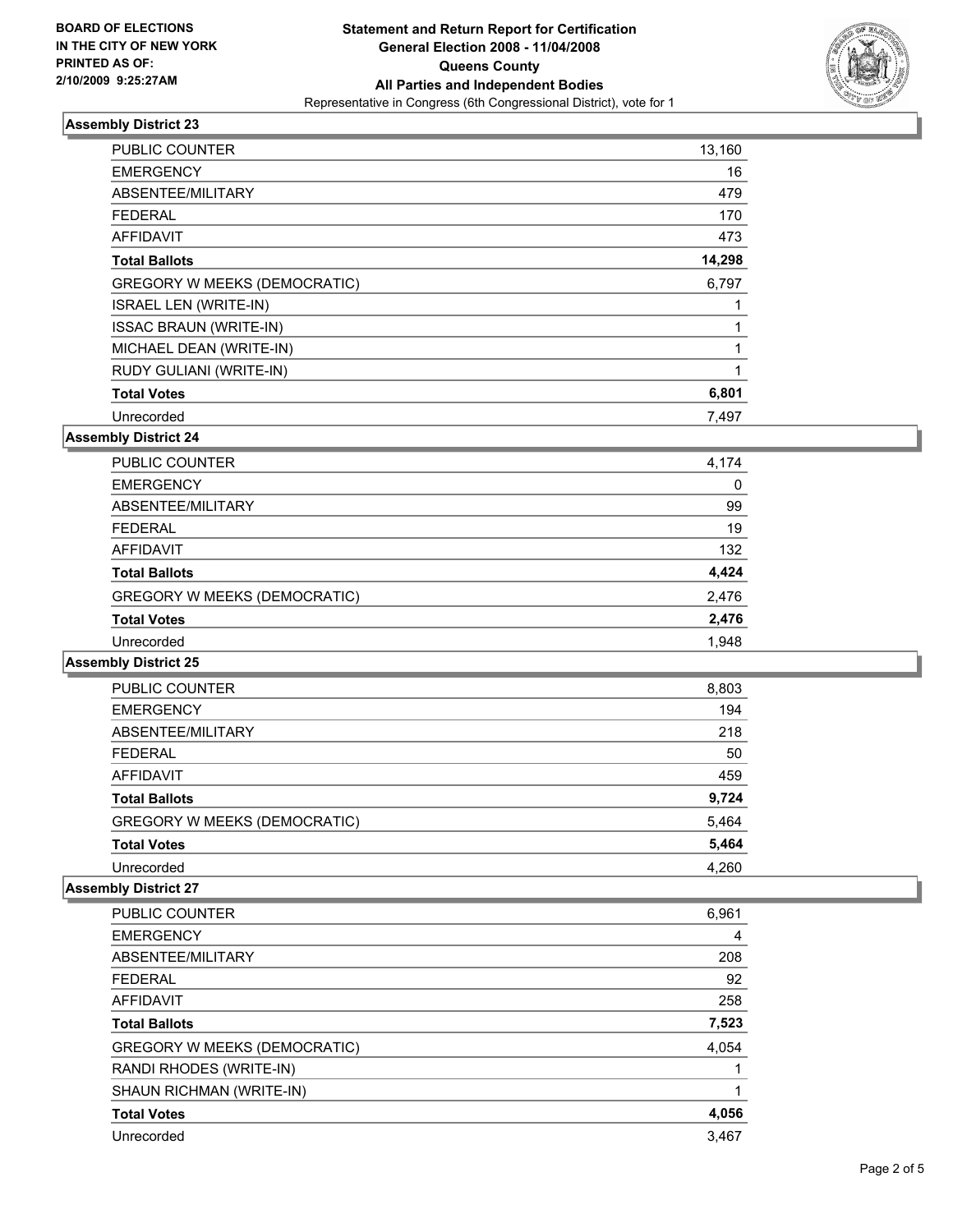

# **Assembly District 28**

| PUBLIC COUNTER                      | 765 |
|-------------------------------------|-----|
| <b>EMERGENCY</b>                    |     |
| ABSENTEE/MILITARY                   | 49  |
| <b>FEDERAL</b>                      | 9   |
| <b>AFFIDAVIT</b>                    | 14  |
| <b>Total Ballots</b>                | 838 |
| <b>GREGORY W MEEKS (DEMOCRATIC)</b> | 427 |
| <b>Total Votes</b>                  | 427 |
| Unrecorded                          | 411 |

#### **Assembly District 29**

| <b>PUBLIC COUNTER</b>         | 39,940 |  |
|-------------------------------|--------|--|
| <b>EMERGENCY</b>              |        |  |
| ABSENTEE/MILITARY             | 1,052  |  |
| <b>FEDERAL</b>                | 86     |  |
| <b>AFFIDAVIT</b>              | 1,445  |  |
| <b>Total Ballots</b>          | 42,530 |  |
| GREGORY W MEEKS (DEMOCRATIC)  | 31,338 |  |
| DAVE MICHEL (WRITE-IN)        |        |  |
| MARY L CROWIN (WRITE-IN)      |        |  |
| <b>RUBEN WILLS (WRITE-IN)</b> | 3      |  |
| <b>Total Votes</b>            | 31,343 |  |
| Unrecorded                    | 11,187 |  |

# **Assembly District 31**

| PUBLIC COUNTER                | 35,425 |
|-------------------------------|--------|
| <b>EMERGENCY</b>              | 231    |
| ABSENTEE/MILITARY             | 907    |
| <b>FEDERAL</b>                | 105    |
| <b>AFFIDAVIT</b>              | 1,731  |
| <b>Total Ballots</b>          | 38,399 |
| GREGORY W MEEKS (DEMOCRATIC)  | 26,381 |
| ALAN JENNINGS (WRITE-IN)      |        |
| ANTHONY J BOWTROS (WRITE-IN)  |        |
| I. LINK (WRITE-IN)            |        |
| JACQUES VAN DAM (WRITE-IN)    |        |
| JOSEPH MANTAONE (WRITE-IN)    |        |
| <b>RUBEN WILLS (WRITE-IN)</b> | 3      |
| TEHILLA BRADSHAW (WRITE-IN)   |        |
| <b>Total Votes</b>            | 26,390 |
| Unrecorded                    | 12,009 |
|                               |        |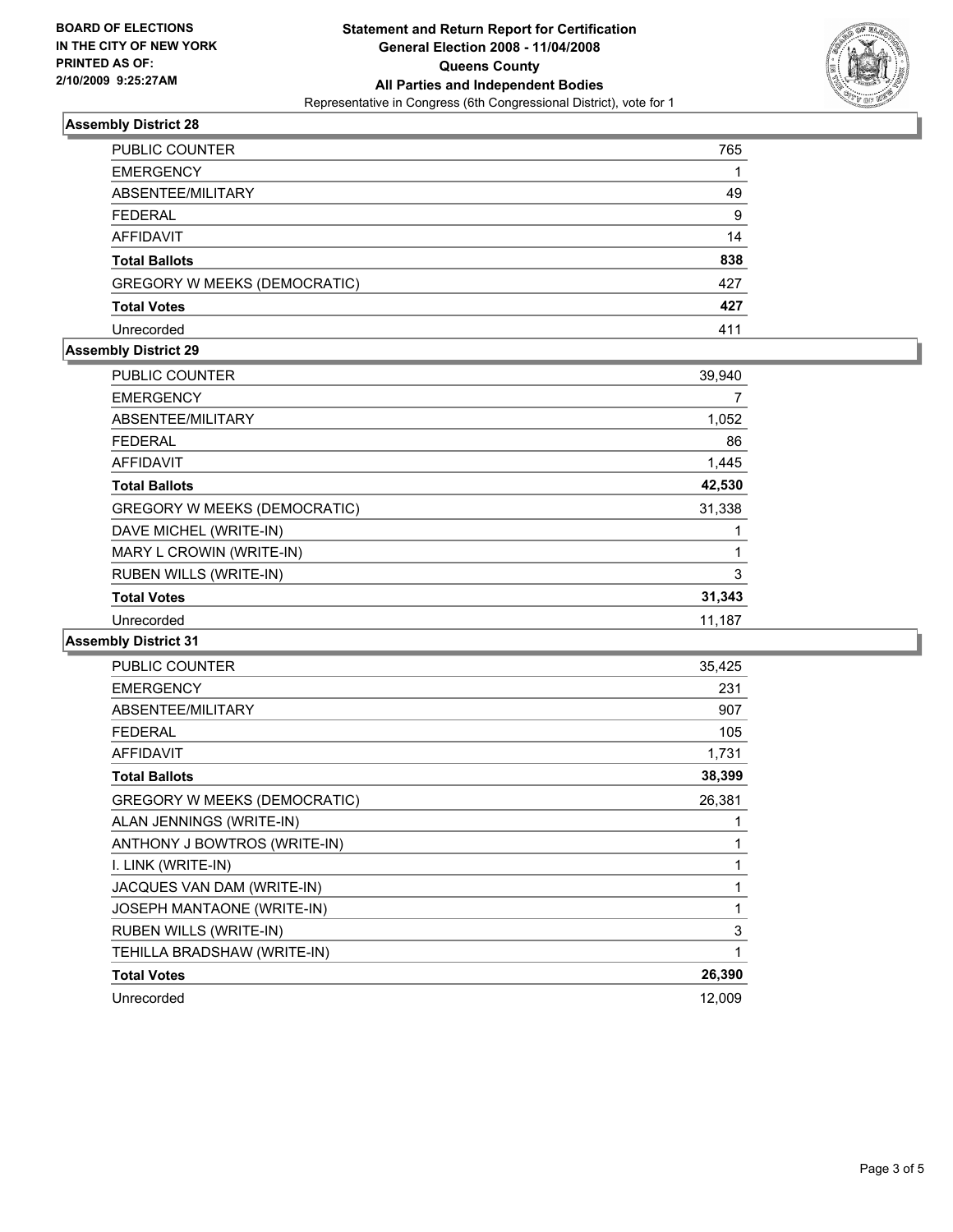

# **Assembly District 32**

| <b>PUBLIC COUNTER</b>               | 38,530 |
|-------------------------------------|--------|
| <b>EMERGENCY</b>                    | 52     |
| ABSENTEE/MILITARY                   | 717    |
| <b>FEDERAL</b>                      | 70     |
| AFFIDAVIT                           | 1,800  |
| <b>Total Ballots</b>                | 41,169 |
| <b>GREGORY W MEEKS (DEMOCRATIC)</b> | 29,314 |
| JOE VIDAL (WRITE-IN)                |        |
| ROSE MAGEE STEVENS (WRITE-IN)       |        |
| <b>Total Votes</b>                  | 29,316 |
| Unrecorded                          | 11,853 |

# **Assembly District 33**

| <b>PUBLIC COUNTER</b>         | 43,258 |
|-------------------------------|--------|
| <b>EMERGENCY</b>              | 145    |
| ABSENTEE/MILITARY             | 1,006  |
| <b>FEDERAL</b>                | 114    |
| AFFIDAVIT                     | 1,497  |
| <b>Total Ballots</b>          | 46,020 |
| GREGORY W MEEKS (DEMOCRATIC)  | 32,140 |
| ROZ ONEIL (WRITE-IN)          |        |
| <b>RUBEN WILLS (WRITE-IN)</b> | 2      |
| <b>Total Votes</b>            | 32,143 |
| Unrecorded                    | 13,877 |

#### **Assembly District 38**

| PUBLIC COUNTER                      | 5,113 |
|-------------------------------------|-------|
| <b>EMERGENCY</b>                    | 37    |
| ABSENTEE/MILITARY                   | 75    |
| <b>FEDERAL</b>                      | 9     |
| <b>AFFIDAVIT</b>                    | 177   |
| <b>Total Ballots</b>                | 5,411 |
| <b>GREGORY W MEEKS (DEMOCRATIC)</b> | 2,789 |
| JOHN NAUDUS (WRITE-IN)              |       |
| <b>Total Votes</b>                  | 2,790 |
| Unrecorded                          | 2,621 |